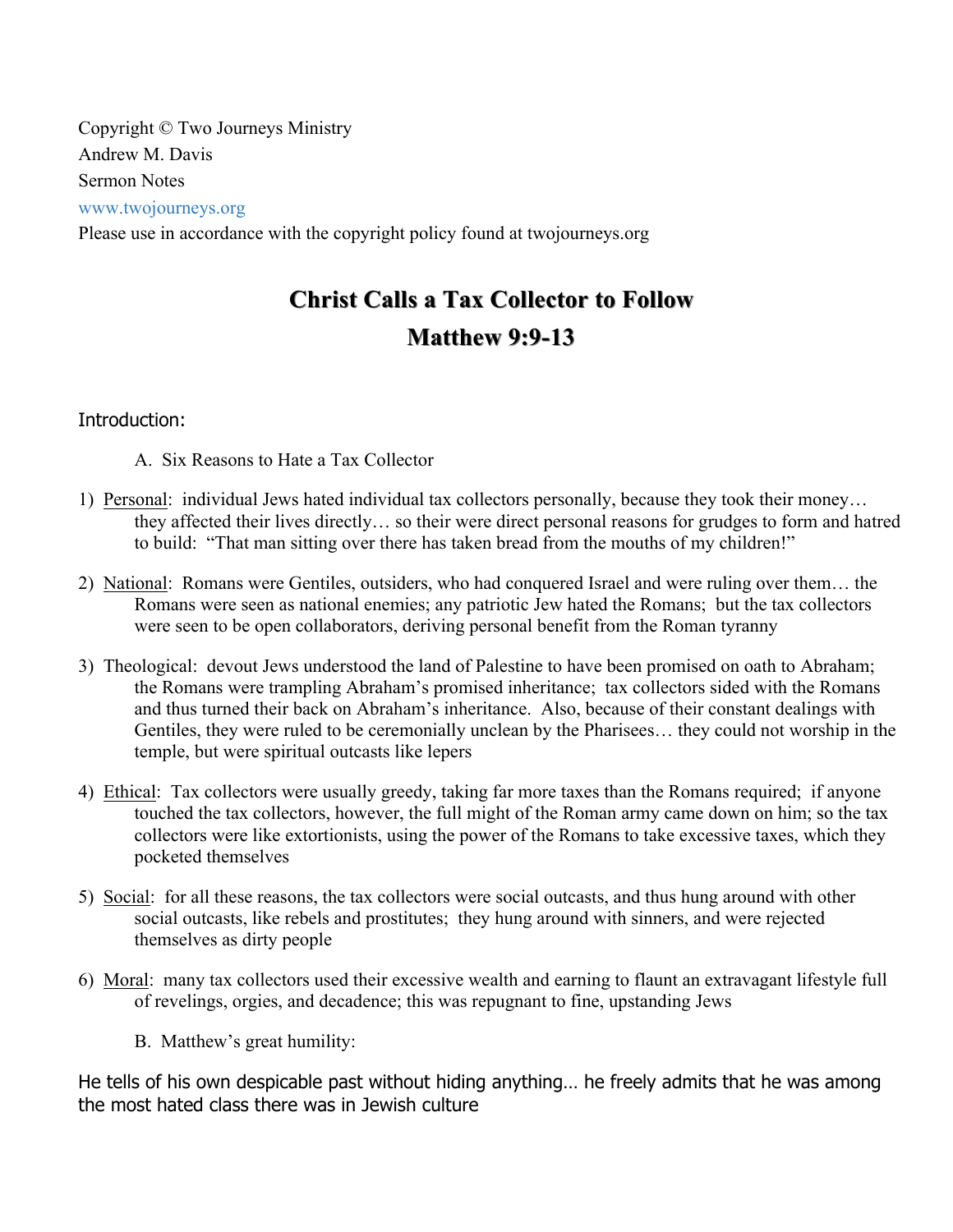This is part of the overall humility of every Biblical writer… all humans are sinners, and none escapes

C. Christ's greater mercy!!

More than anything, this is the story of the stunning and sovereign grace of Christ, saving a wretched sinner who had nothing to offer

As Jesus went on from there, he saw a man named Matthew sitting at the tax collector's booth. "Follow me," he told him, and Matthew got up and followed him.

10 While Jesus was having dinner at Matthew's house, many tax collectors and "sinners" came and ate with him and his disciples.

11 When the Pharisees saw this, they asked his disciples, "Why does your teacher eat with tax collectors and 'sinners'?"

12 On hearing this, Jesus said, "It is not the healthy who need a doctor, but the sick.

13 But go and learn what this means: 'I desire mercy, not sacrifice.' For I have not come to call the righteous, but sinners."

I. The Choice

#### *vs. 9 As Jesus went on from there, he saw a man named Matthew sitting at the tax collector's booth. "Follow me," he told him, and Matthew got up and followed him.*

A. Christ's Sovereign Choice

1. Christ's choice of us precedes our choice of Him

#### *John 15:16 You did not choose me, but I chose you and appointed you to go and bear fruit- - fruit that will last.*

# *Matthew 11:27 "All things have been committed to me by my Father. No one knows the Son except the Father, and no one knows the Father except the Son and those to whom the Son chooses to reveal him.*

- 2. Matthew was sitting in his tax office when Christ came and called him
- 3. The INITIATIVE in salvation is Christ's
- 4. Later, he would choose Matthew to be an apostle… here, He simply chooses Matthew to be a disciple

### *Luke 6:13 When morning came, he called his disciples to him and chose twelve of them, whom he also designated apostles*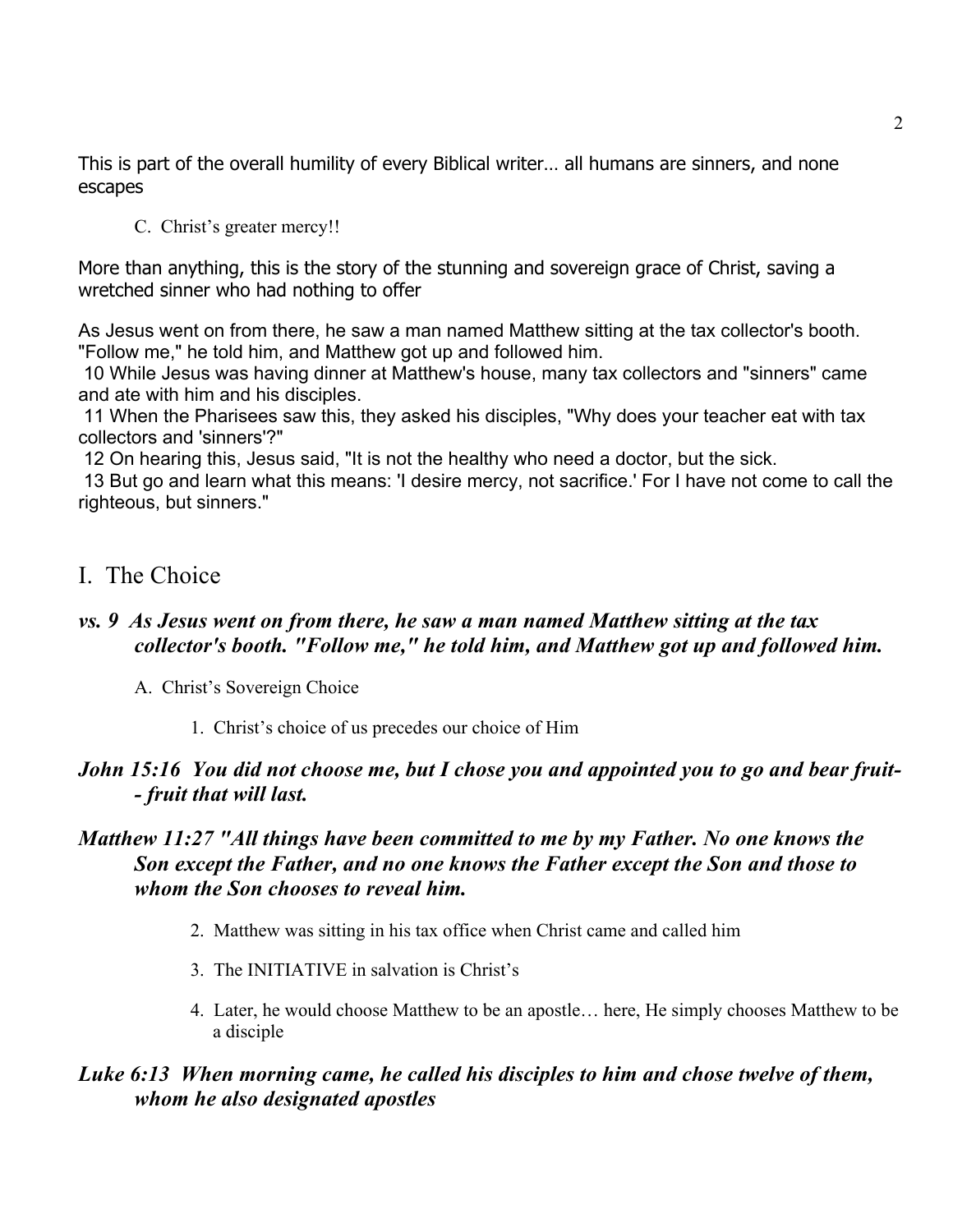#### 5. ALL OF GRACE… not of merit!!!

Calvin: "That Matthew from his tax office… should have been received into Christ's fellowship, yes, called to the office of an apostle, is an illustrious example for us of the grace of God. It was Christ's will, not only to chose simple blunt men for that rank, to bring down the world's wisdom, but also this tax-officer, who had followed a career of small credit, which had involved him in a great many corrupt deeds, to make him an instance of His free goodness, and in his person to teach that the calling of us all depends not on the merits of our own righteousness, but on His sheer generosity."

- B. Christ's Independence
	- 1. God's ways are not our ways… God thinks utterly unlike the human race

## *Isaiah 55:8-9 "For my thoughts are not your thoughts, neither are your ways my ways," declares the LORD. 9 "As the heavens are higher than the earth, so are my ways higher than your ways and my thoughts than your thoughts.*

- 2. So also Christ's choices for His church are unlike what the world honors
- 3. Man honors outward things… power, prestige, physical prowess, accomplishment, resume, beauty
- 4. God looks at the heart… and in a way we never could

# *1 Corinthians 1:26-30 Brothers, think of what you were when you were called. Not many of you were wise by human standards; not many were influential; not many were of noble birth. 27 But God chose the foolish things of the world to shame the wise; God chose the weak things of the world to shame the strong. 28 He chose the lowly things of this world and the despised things-- and the things that are not-- to nullify the things that are, 29 so that no one may boast before him. 30 It is because of him that you are in Christ Jesus*

C. Christ's Ways Different than Ours: Choosing Outcasts

A.B. Bruce, The Training of the Twelve: The call of Matthew signally illustrates a very prominent feature of the public action of Jesus, namely, His utter disregard of the maxims of worldly wisdom. A publican disciple, much more, a publican apostle, could not fail to be a stumbling block to Jewish prejudice, and thus a source of weakness" to Christ's cause

Yet, Jesus seems not all that attracted to the Scribe or Rich Young Ruler who came to Him with all trappings of worldly success… Christ did not woo the kingmakers of His day, but seemed purposely to anger them greatly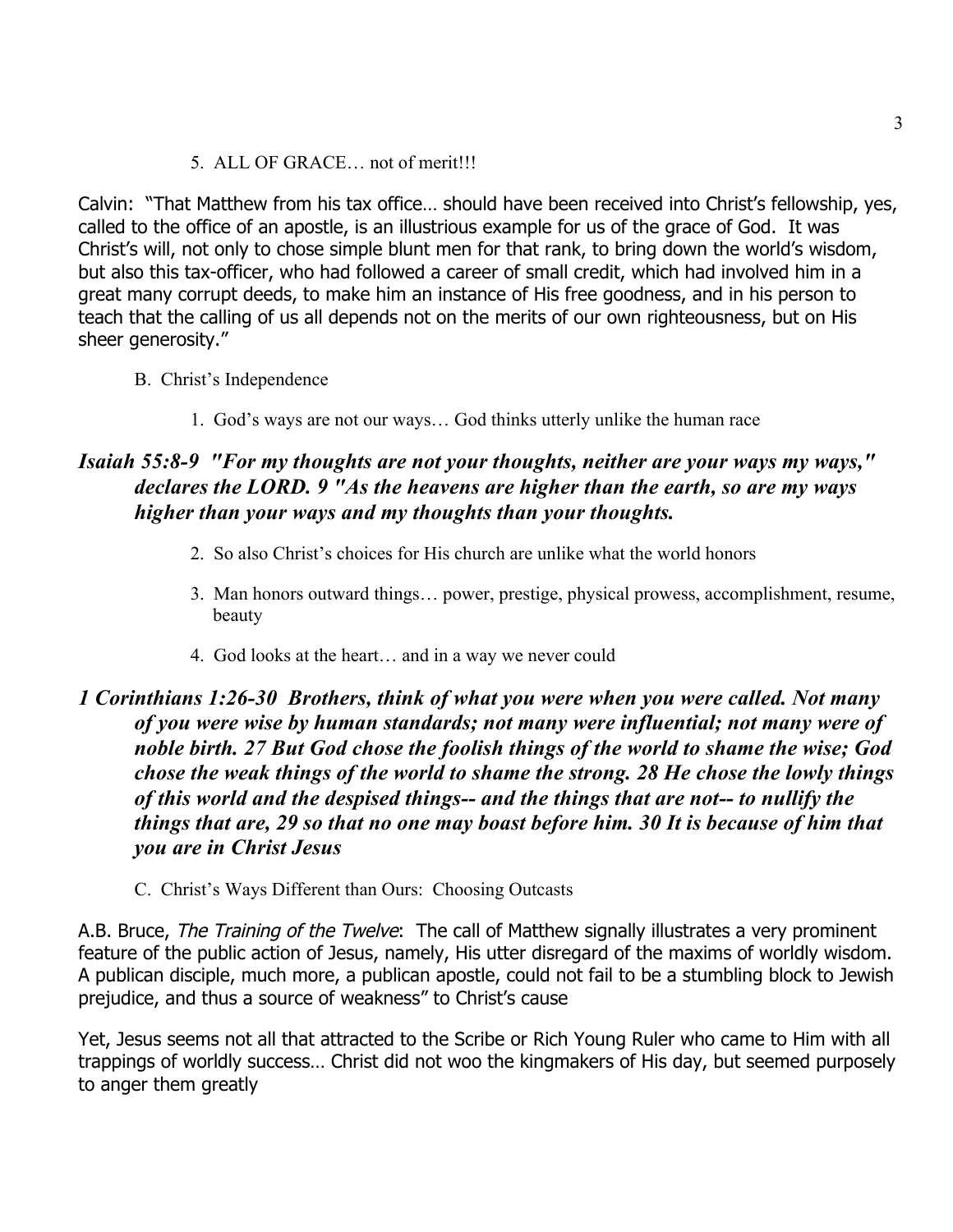1. Christ rejects what man delights in

#### *Luke 16:15 What is highly valued among men is detestable in God's sight.*

#### 2. Christ Delights in What Man Rejects

In this story, Christ will delight in the company of tax collectors and prostitutes, "sinners" rejected by Pharisees, but precious to God because of their faith and repentance

3. HOW WONDERFUL! Jesus makes Himself a "friend" of sinners

### *Matthew 11:19 The Son of Man came eating and drinking, and they say, 'Here is a glutton and a drunkard, a friend of tax collectors and "sinners." 'But wisdom is proved right by her actions."*

Illus. Spurgeon on Christ as "friend of sinners"

J. Wilbur Chapman (Hymn #185): "Jesus! What a friend for sinners! Jesus! Lover of my soul; friends may fail me, foes assail me, He my Savior makes me whole! Hallelujah! What a Savior! Hallelujah! What a friend! Saving, helping, keeping, loving... He is with me to the end!"

- D. Christ's Vision: Looking at the Heart, Looking to the Future
	- 1. He knew what He wanted in His church
	- 2. He also knew what men would make up His apostles
	- 3. He chose what He wanted… not what worldly wisdom dictated

A.B. Bruce: He went about His work deliberately, "as one who knew that His work concerned all nations and all time."

Christ utterly repudiates culture and man's natural tendencies. His Kingdom is constructed along His own sovereign choices, His own sovereign tastes. He is not a child of His times, but His choices transcend all time. He is looking to the end of the world, and His choices are fit for His eternal purposes. Central to that purpose is choosing the outcasts of the world so that no one will boasts against Him. Also, Christ's choice comes first… Matthew's choice comes second.

# II. The Collectors

- A. A Tale of Two Collectors
	- 1. Matthew constantly collecting, gathering, accumulating
	- 2. Jesus also constantly collecting, gathering, accumulating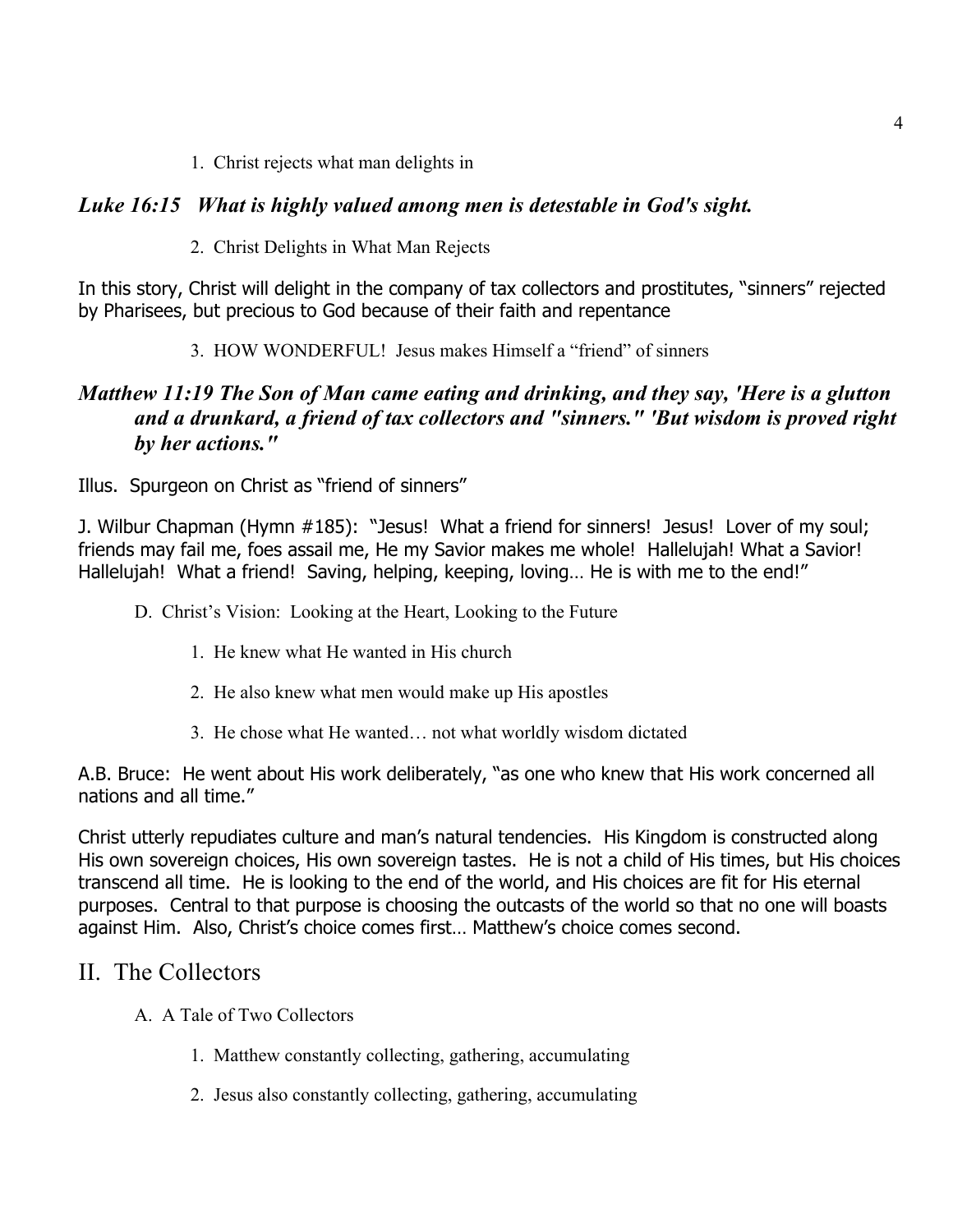- B. Christ, the Collector of Souls
	- 1. Constant focus on souls, souls, souls
	- 2. Everything else was of little value… in the end it would be burned
	- 3. Daily dedication to this one central task

#### Zaccheus's salvation:

#### *Luke 19:9-10 Jesus said to him, "Today salvation has come to this house, because this man, too, is a son of Abraham. 10 For the Son of Man came to seek and to save what was lost."*

- 4. Jesus lived every day to collect more people into the Kingdom of Heaven
- C. Matthew, the Collector of Taxes
	- 1. Constant focus was money, money, money
	- 2. Willing to risk hatred of neighbors… probably a hardened character
	- 3. Greed dominated his life… and that made him an idolater

#### *Colossians 3:5 greed… is idolatry.*

If he was anything like his brother tax collectors, Matthew was living the high life… feastings, celebrations, nice house, golden goblets; but the cost had been high too: social outcast, couldn't worship at the Temple, hated by neighbors; sin had perhaps left his conscience hardened

Sin was destroying his life… yet he went on day after day collecting those taxes

#### III. The Call

#### *vs. 9 As Jesus went on from there, he saw a man named Matthew sitting at the tax collector's booth. "Follow me," he told him, and Matthew got up and followed him.*

- A. Life-changing Event
- B. The External Call of Christ
	- 1. Audible voice: "Come, follow me…"
	- 2. The Built-Up Evidence
		- a. Christ's home base was Capernaum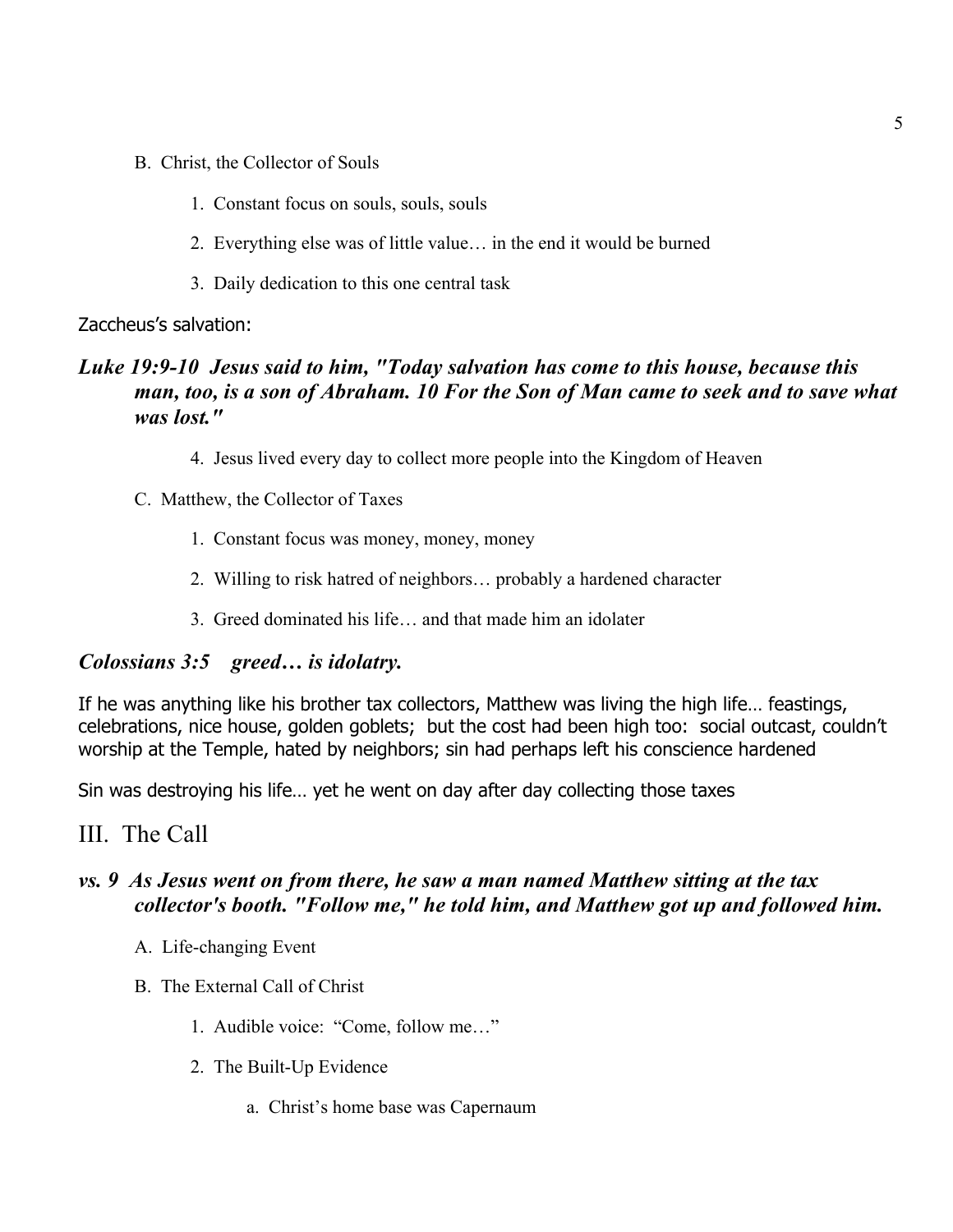- b. many great miracles already performed
- c. incredible teachings, such as only God could do
- d. Christ's reputation was spread all over the region
- e. constant topic of discussion
- D. External Call Alone Insufficient

## *Matthew 11:20, 23-24 Then Jesus began to denounce the cities in which most of his miracles had been performed, because they did not repent….23 And you, Capernaum, will you be lifted up to the skies? No, you will go down to the depths. If the miracles that were performed in you had been performed in Sodom, it would have remained to this day. 24 But I tell you that it will be more bearable for Sodom on the day of judgment than for you."*

The whole city of Capernaum had had the greatest display of Christ's miraculous power and of His incredible preaching… but most of them had not repented. Therefore, their condemnation would be even greater on Judgment Day

The external call: the preaching and the invitation, along with the accumulated evidence is NOT ENOUGH to rouse someone from the dead spiritually

Scripture teaches plainly that, in order to be saved, you must be "born again", regenerated by the power of the Holy Spirit… you must have the transforming INTERNAL CALL of the Holy Spirit to change your heart and make you willing

- E. The Internal Call of Christ
	- 1. "My sheep hear my voice…"

## *John 10:27-28 My sheep listen to my voice; I know them, and they follow me. 28 I give them eternal life, and they shall never perish; no one can snatch them out of my hand.*

- 2. Matthew's heart transformed by the Holy Spirit
- 3. Matthew made willing to follow

Everything changed for Matthew when Jesus confronted him and called him, saying "Follow me." This was the external call. Along with it was the evidence that had built up inside Matthew based on the countless miracles and the astonishing preaching Jesus had already done in Capernaum. But none of this guaranteed that Matthew would follow Christ. Capernaum would "go down to the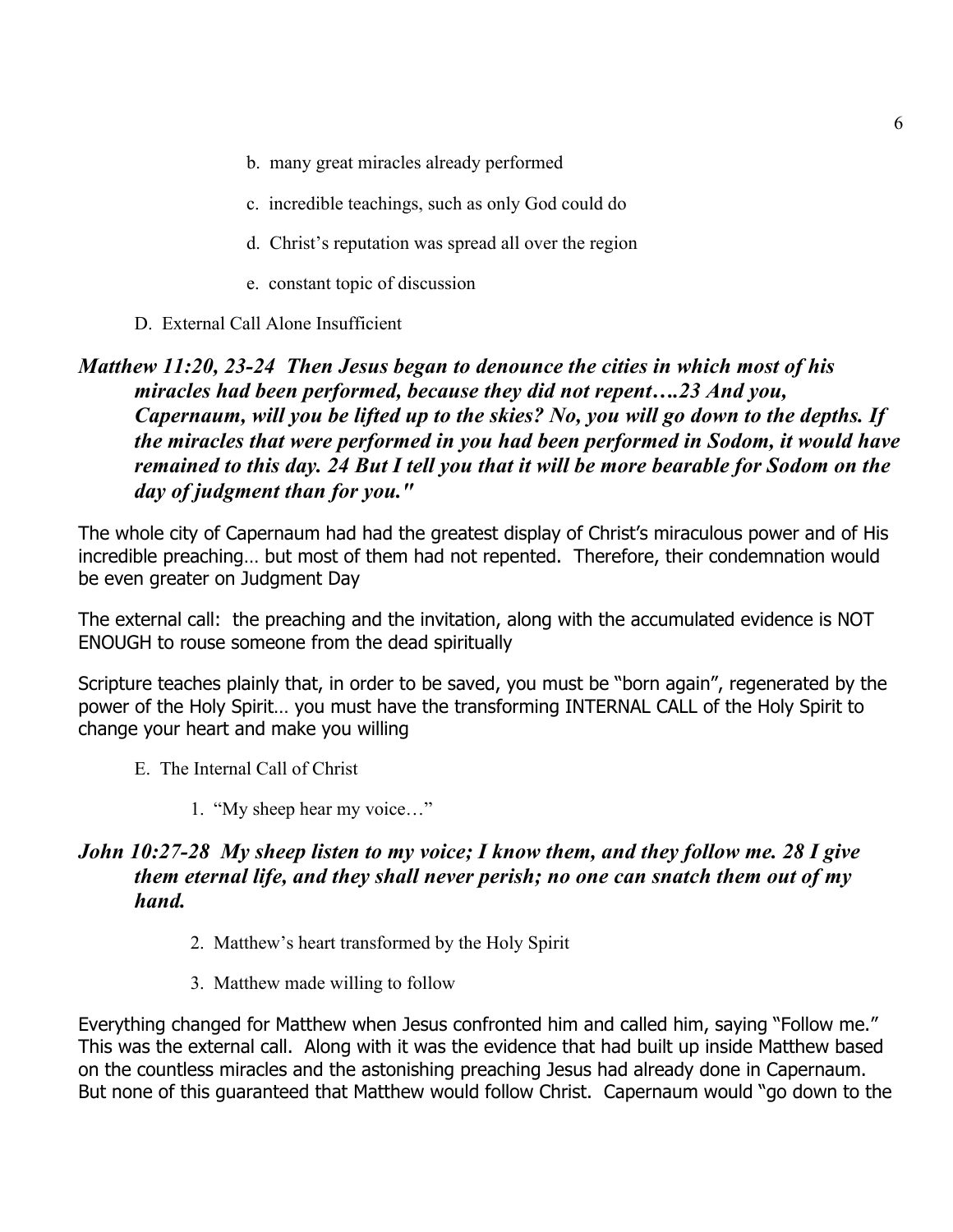depths" because they refused to believe in Christ despite all the miracles He had done. No, Matthew also needed the INTERNAL call of Christ—regeneration by the Holy Spirit. It happened the moment Matthew heard Christ call him: "My sheep hear my voice and they follow me."

# IV. The Crisis

- A. External Call Brings Internal Crisis
	- 1. Satan's flood of temptations overwhelms
	- 2. He seeks to fill Matthew's mind with terror… like the rich young ruler, called upon to give it all

Christ has already told one potential follower

### *Matthew 8:20 "Foxes have holes, and birds of the air have nests but the Son of Man has no place to lay His head."*

Later, He will say:

### *Matthew 16:24-26 Then Jesus said to his disciples, "If anyone would come after me, he must deny himself and take up his cross and follow me. 25 For whoever wants to save his life will lose it, but whoever loses his life for me will find it. 26 What good will it be for a man if he gains the whole world, yet forfeits his soul? Or what can a man give in exchange for his soul?*

Following Christ means giving up worldly ambitions and being willing to suffer daily in this world… that's what it means to take up the cross

The call to follow Christ is a call to die to yourself

Dietrich Bonhoeffer: "When Christ calls a man, he bids him come and die." "The cross means sharing the suffering of Christ to the last and to the fullest. Only a man thus totally committed in discipleship can experience the meaning of the cross…. In fact, every command of Jesus is a call to die, with all our affections and lusts."

- B. Crisis is Real: Christ Demands it All
	- 1. Matthew cannot remain where he is and follow Christ

The new master takes the place of the old; Matthew must leave his tax booth forever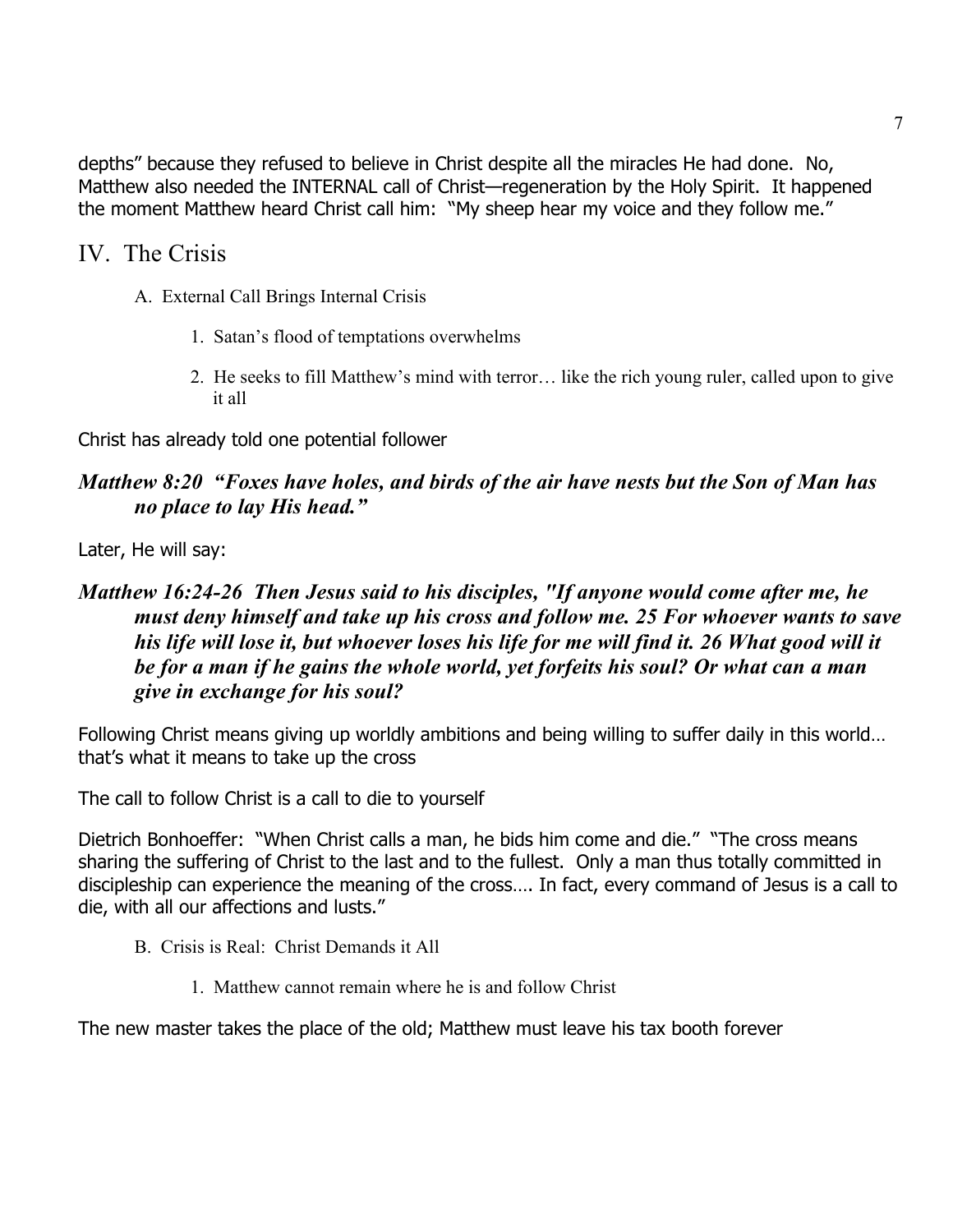#### *Matthew 6:24 "No one can serve two masters. Either he will hate the one and love the other, or he will be devoted to the one and despise the other. You cannot serve both God and Money.*

"Follow me" is a searching, heart-probing command… it means that Christ will be Lord of all, or don't bother coming

2. Matthew cannot remain who he is and follow Christ

Genuine repentance is required to follow Christ… Christ accepts even the most wretched sinner in their vile sins… BUT He never leaves the wretched sinner in their vile sins… Matthew must change outwardly… but Matthew must also change inwardly

### *Matthew 4:17 From that time on Jesus began to preach, "Repent, for the kingdom of heaven is near."*

- C. Crisis So Severe Only Grace Can Overcome It
	- 1. Satan is so effective at bringing obstacles to faith, only God's grace can overcome
	- 2. Before Christ has called Matthew, the Spirit has already prepared Matthew to follow
	- 3. The crisis is momentary… joy and power fills his heart

Only the sovereign internal call of the Spirit was sufficient to overcome these obstacles and fears.

BUT the internal call IS sufficient for Matthew…

# V. The Commitment

# *vs. 9 "Follow me," he told him, and Matthew got up and followed him.*

# *Luke 5:28 "Levi got up,* **LEFT EVERYTHING***, and followed him…"*

Illus. In February of 1519, Hernan Cortez landed near the Yucatan peninsula, and founded the city of Vera Cruz. He had over 500 soldiers and 20 horses, and intended to conquer to mighty Aztec empire. But in order to ensure the full dedication of his men, he burned his eleven ships. As the men stood there on the shore watching the ships burn, they realized there was no turning back… it was conquer or perish!

So it was with Matthew the moment he stood up and followed Christ

A. The Moment Matthew Got Up, His Career was Over

Tax collectors with wavering commitment are quickly replaced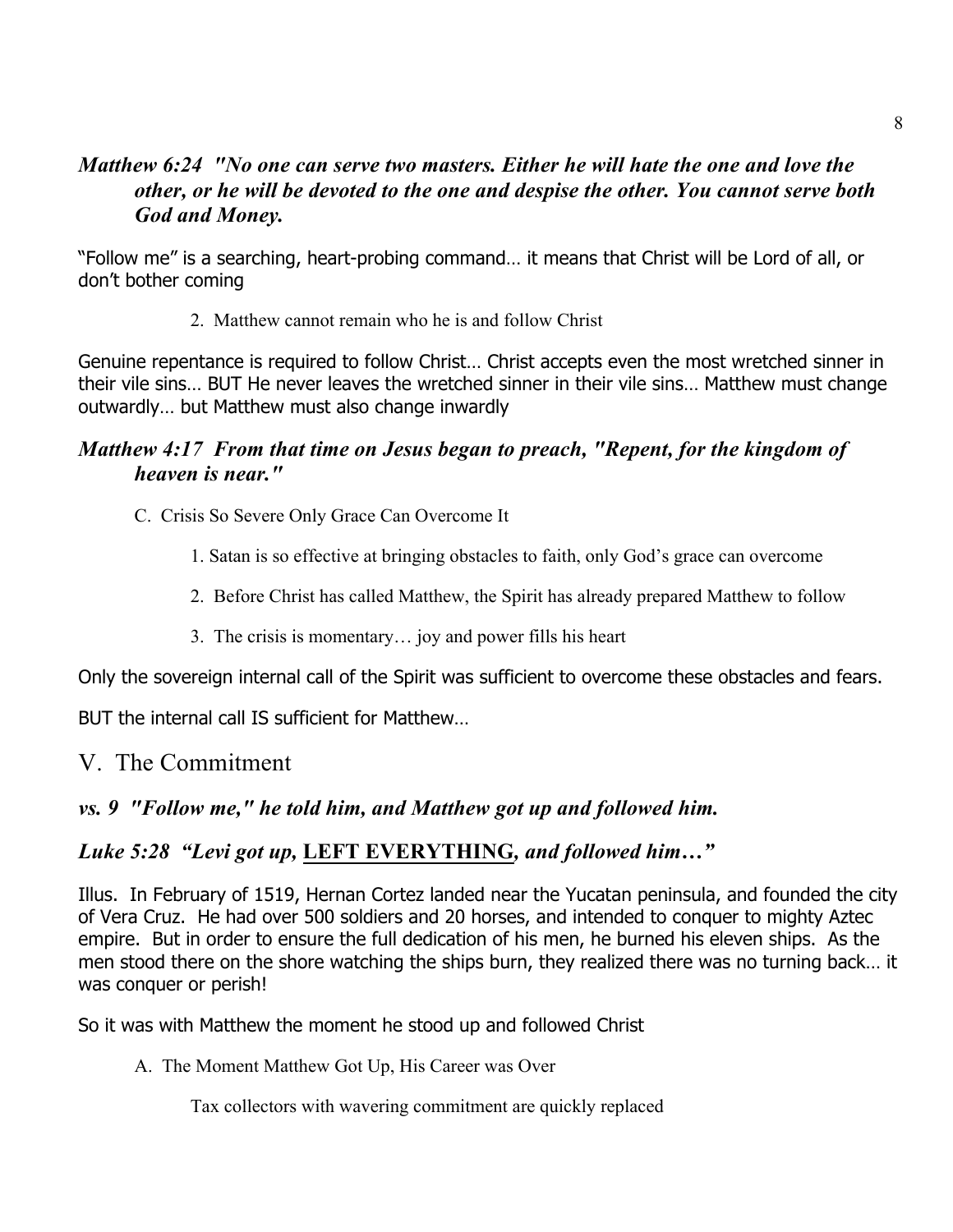No shortage of materialistic pleasure-seekers who would have taken Matthew's place

#### B. Christ's Attraction FAR GREATER Than Attraction of Sin

Christ's attraction was overpowering, His promises sufficient. Faith in Christ, hope of heaven and fear of hell all worked together to bring Matthew to the most important decision of his life: he would leave his old life and follow Christ all the way to heaven!

# VI. The Celebrations

A. A Time for Celebration

There are two celebrations connected with this passage… one of them is visible, one invisible… one happened on earth, one happened in heaven

1. Our God a God of JOY

# *1 Timothy 1:11 "... the glorious good news of the happy God."*

# *Matthew 25:21 Well done, good and faithful servant! You have been faithful with a few things; I will put you in charge of many things. Come and share your master's happiness!'*

2. Unbelievers frequently miss this!!

They think God is some grumpy killjoy, leaning over the clouds of heaven to see if anyone's having fun and yelling "Cut that out!!" Nothing could be further from the truth... indeed eternal life is truly the life of joy… Satan is out selling a counterfeit

B. The Celebration on Earth

### *vs. 10 While Jesus was having dinner at Matthew's house, many tax collectors and "sinners" came and ate with him and his disciples.*

### *Luke 5:29 Then Levi held a great banquet for Jesus at his house, and a large crowd of tax collectors and others were eating with them.*

1. "Banquet": food, joy, laughter

Jesus went to MANY feasts in His life

- Wedding in Cana of Gallilee… first miracle: water into wine
- Banquet at Simon the Pharisees' house: sinful woman anointed his feet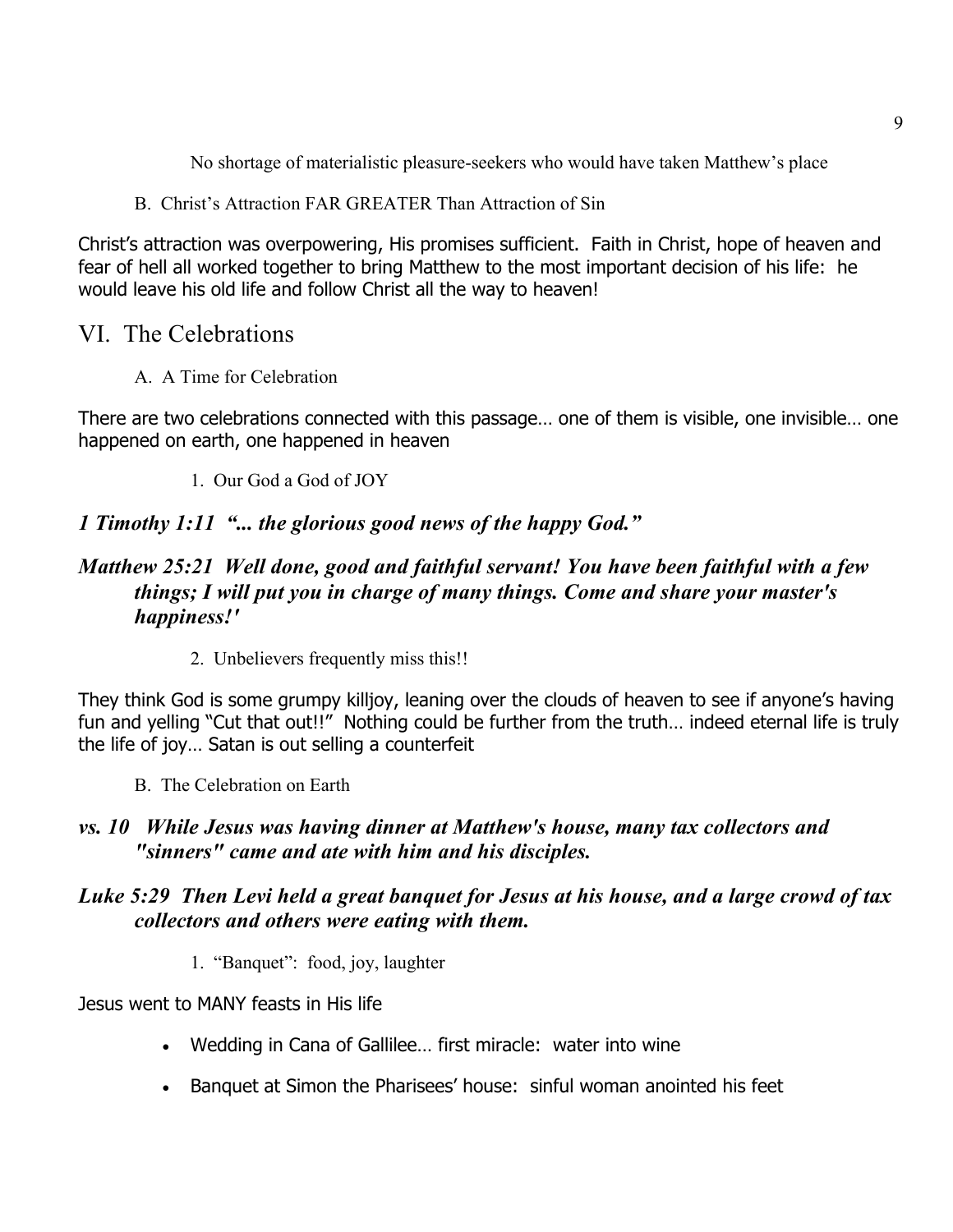• Dinner in Jesus' honor after raising Lazarus from the dead

Also told many parables about banquets and feasts… spoke of the Second Coming as the wedding banquet

2. Guests

#### *"…many tax collectors and 'sinners'"*

"Sinners" so-called by Pharisees… that class of men and women who had openly thrown off the Law of Moses and were living openly in sin

Matthew had invited his old "friends" to let them know of the commitment he had made. It was a joyful time of celebration, but also a perfect opportunity for Matthew to transform his old "business" contacts into believers.

- a. large crowd… this was a big event!!
- b. very offensive to Pharisees as we shall see…
- c. BUT Christ's regular habit

# *Matthew 11:19 The Son of Man came eating and drinking, and they say, 'Here is a glutton and a drunkard, a friend of tax collectors and "sinners."*

3. Evangelistic opportunity

We get surrounded by unbelievers at a party, we get sucked into sin

Christ surrounded by unbelievers at a party, it becomes an evangelistic rally!!!

Just as Christ can touch the vile, pussy, diseased hand of a leper and be not defiled, but rather leave the hand healed, as fresh and new as a baby's, so Christ can attend a party with tax collectors and sinners and transform it into an opportunity to preach the Kingdom of Heaven!!

- C. The Celebration in Heaven
	- 1. Three Parables in Luke 15: On the Lost Being Found

Lost sheep… Lost coin…. Lost Son

All three have JOY and CELEBRATION with friends as the result

For example, the Lost Sheep: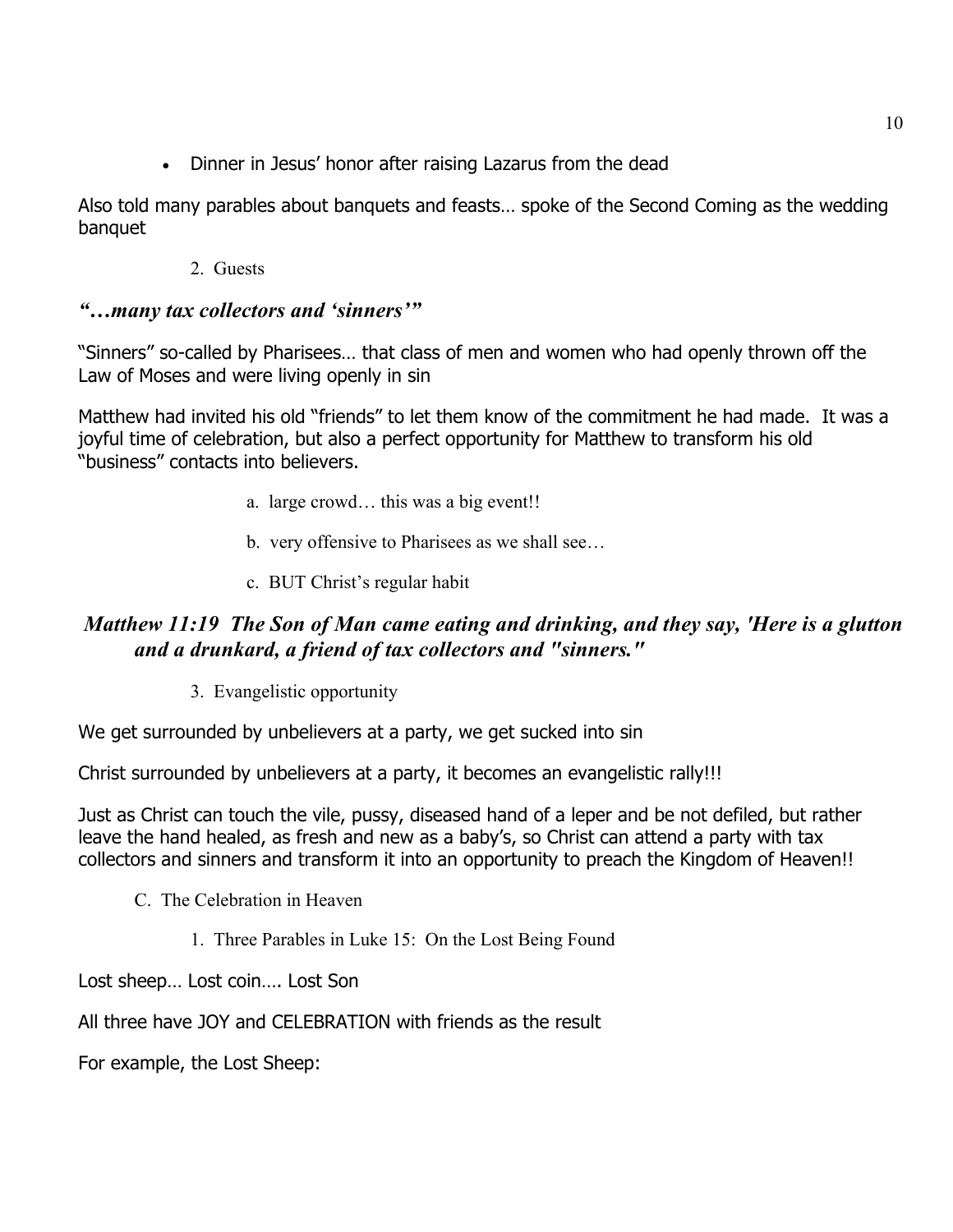*Luke 15:5-7 And when he finds it, he joyfully puts it on his shoulders and goes home. Then he calls his friends and neighbors together and says, 'Rejoice with me; I have found my lost sheep.' I tell you that in the same way there will be more rejoicing in heaven over one sinner who repents than over ninety-nine righteous persons who do not need to repent.*

And the Lost Coin:

*Luke 15:9-10 And when she finds it, she calls her friends and neighbors together and says, 'Rejoice with me; I have found my lost coin.' In the same way, I tell you, there is rejoicing in the presence of the angels of God over one sinner who repents."*

And the Lost Son:

### *Luke 15:32* **[Parable of the Prodigal Son]** *But we had to celebrate and be glad, because this brother of yours was dead and is alive again; he was lost and is found.'"*

Every time someone comes to faith in Christ… every time someone hears Christ say "Follow me", and gets up from their tax collector's booth of sin, the angels throw a massive celebration with the Father

There are thousands and thousands of people coming to faith in Christ every day… 20 million per year by some estimation… 2300 souls per hour, 24 hours per day!!!

Heaven must be ONF HAPPY PLACE!!!

# VII. The Criticism

### *vs. 11 When the Pharisees saw this, they asked his disciples, "Why does your teacher eat with tax collectors and 'sinners'?"*

- A. Pharisees: The Elder Brother at the Prodigal's Banquet
	- 1. Separatism
	- 2. "Holiness" = staying away from defiling people… guilt by association
	- 3. Essential self-righteousness… "We are the standard"

Illus. "Dance to our tune…" You have to go along to get along

John the Baptist never banqueted, and they said he was demon-possessed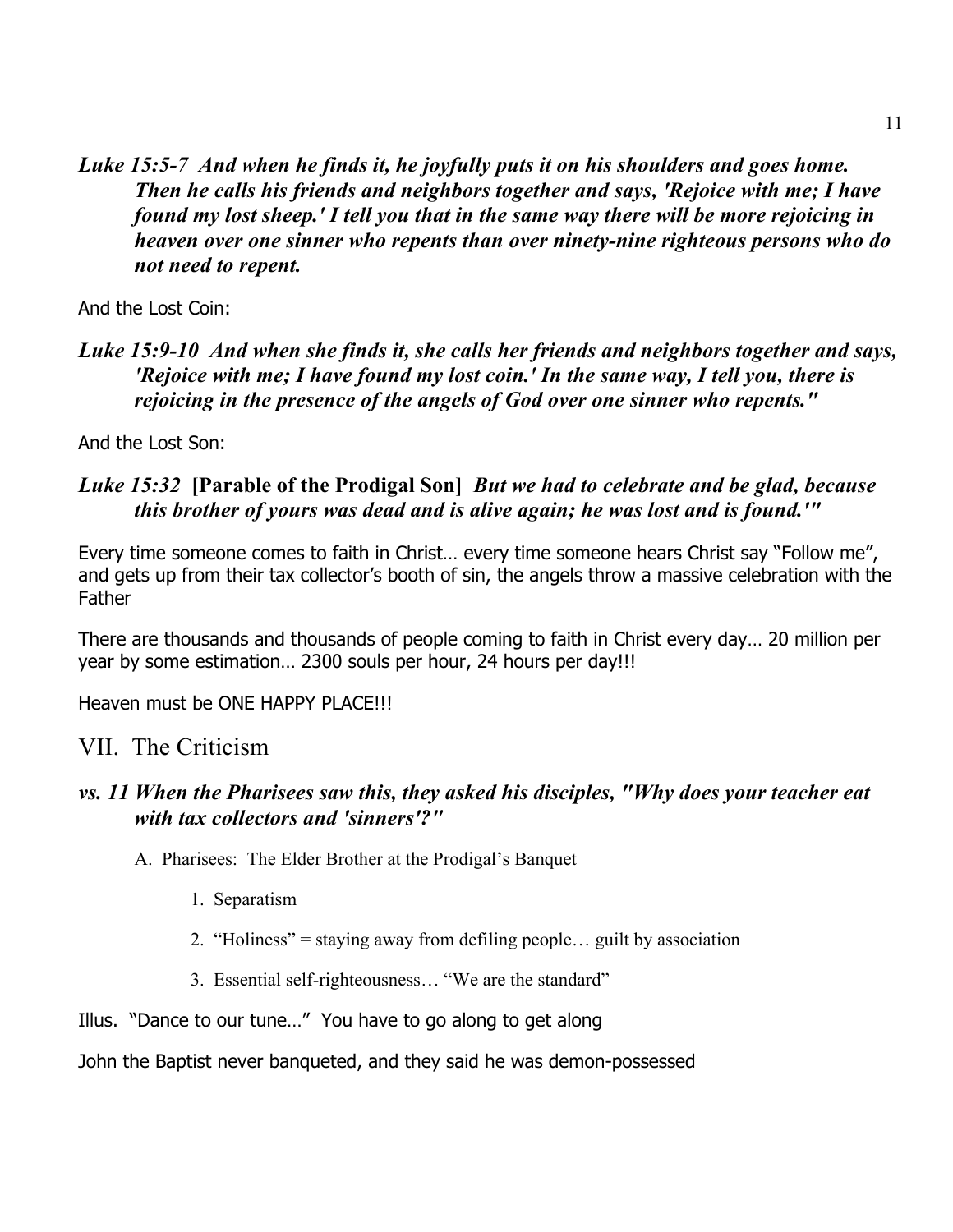Jesus banqueted, and they said he was a glutton and a drunkard, a friend of tax collectors and sinners

B. Attack on Weak Disciples… Not on Christ Directly

Jesus must protect them from this attack!!

C. Pharisees: Rhetorical Question… Their Only purpose is to trap Jesus

# VIII. The Correction

# *vs. 12-13 On hearing this, Jesus said, "It is not the healthy who need a doctor, but the sick. But go and learn what this means: 'I desire mercy, not sacrifice.' For I have not come to call the righteous, but sinners."*

A. The Answer from Life Experience: The Physician

Where else would a physician go than to those who need him the most?

Pharisees did not know they too were sick… would never come to Christ to be healed!

B. The Answer from Scripture: Mercy not Sacrifice

Pharisees were willing to define Mosaic Law and regulations for sacrifices down to the gnat's eye

Pharisees neglected the center of the Word of God: mercy for the sinner

If God were about judgment rather than mercy, He'd have destroyed the Pharisees and the world long ago

C. Christ's Settled Determination

Christ reveled in the slur the Pharisees cast upon Him: "Friend of sinners"

He was and remains the greatest friend a sinner could ever had

"saving, helping, keeping, loving… he is with me to the end"

# IX. Applications

- 1) The Choice
	- Christ's grace is utterly unpredictable!! He delights in choosing and saving some of the least attractive people… don't write ANYBODY off as "unsavable", for the grace of Christ rules everything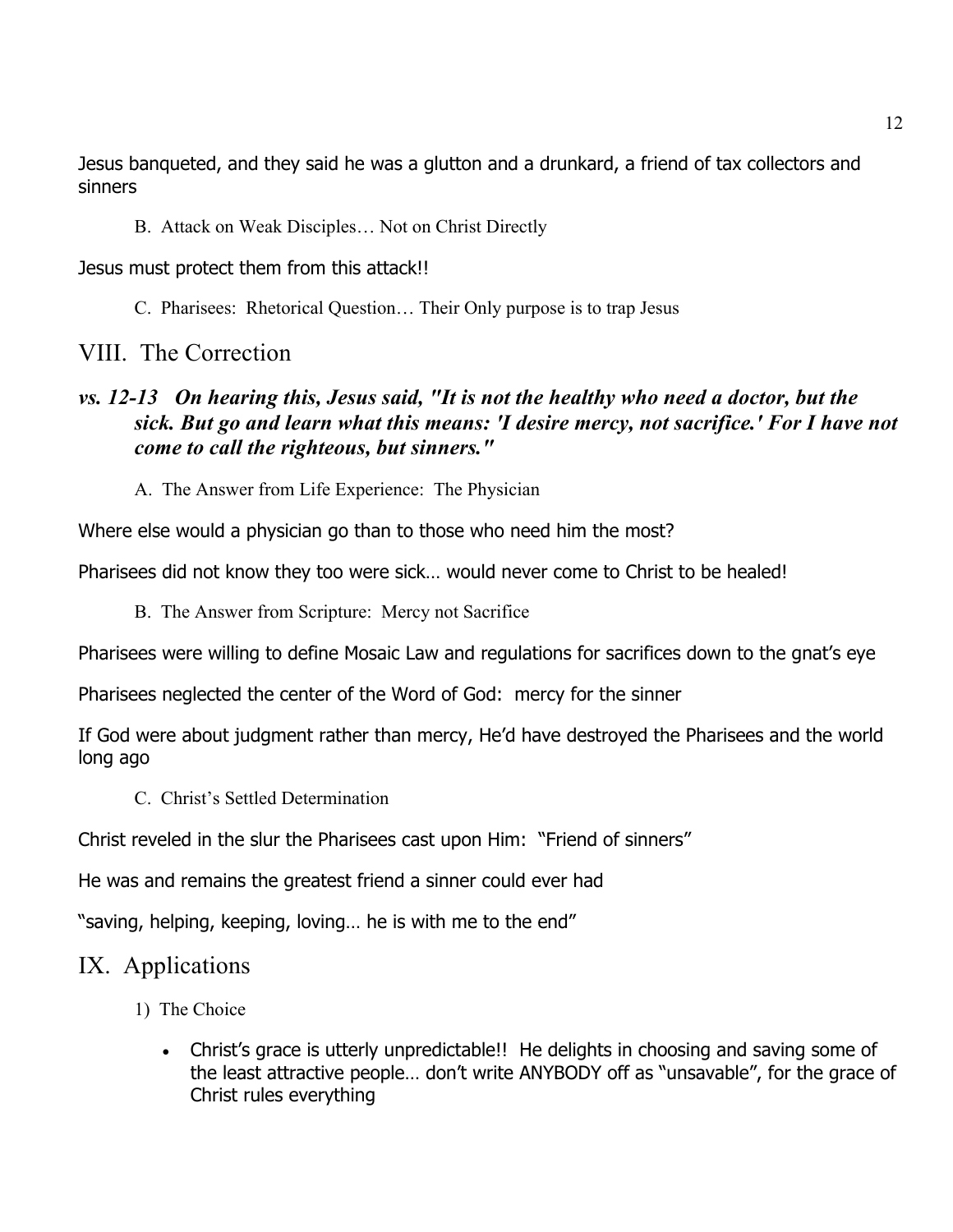- Realize that Christ's sovereign choice precedes any choice on our part! He is always the initiator in salvation
- 2) The Collectors
	- What are you "collecting"? Are you more like Jesus, a collector of lost souls? Or more like Matthew before his conversion, a collector of earthly STUFF?
	- Christ says "Anyone who does not gather with me scatters" Are you evangelistic? Do you ever open your mouth and say anything to a lost person for Christ?
	- What's on your mind... collecting stuff or collecting souls for Christ?
- 3) The Call
	- The external call is made by people like you and me... people willing to walk by Matthew's tax booth this week and say in Christ's name, "Follow Christ!"
	- Delight that the INTERNAL call of the Spirit makes the external call you give effective!
- 4) The Crisis
	- Don't try to minimize the crises that the call to follow Christ will bring for those you witness to! True, Christ accepts even the worst sinners right in the midst of their sin… BUT they MUST leave their life of sin to follow Christ
	- This is called "REPENTANCE", and without it, there is no salvation
	- Challenge them to get up from their tax booth, leave it all behind, and follow Christ
- 5) The Commitment
	- Matthew left the booth and never went back
	- Cortez's men burned their ships
	- Have you truly "left all" to follow Christ? Have you burned your ships? Or are you still hoping for a comfortable earthly life of success while trying to follow Christ?
- 6) The Celebrations
	- Rejoice with God! Our God is a happy God who celebrates perhaps 20 million conversions a year! That's one every second! From every tribe, language, people, nation
	- Be willing to celebrate with God... but not like pagans, who banquet to feed their lusts